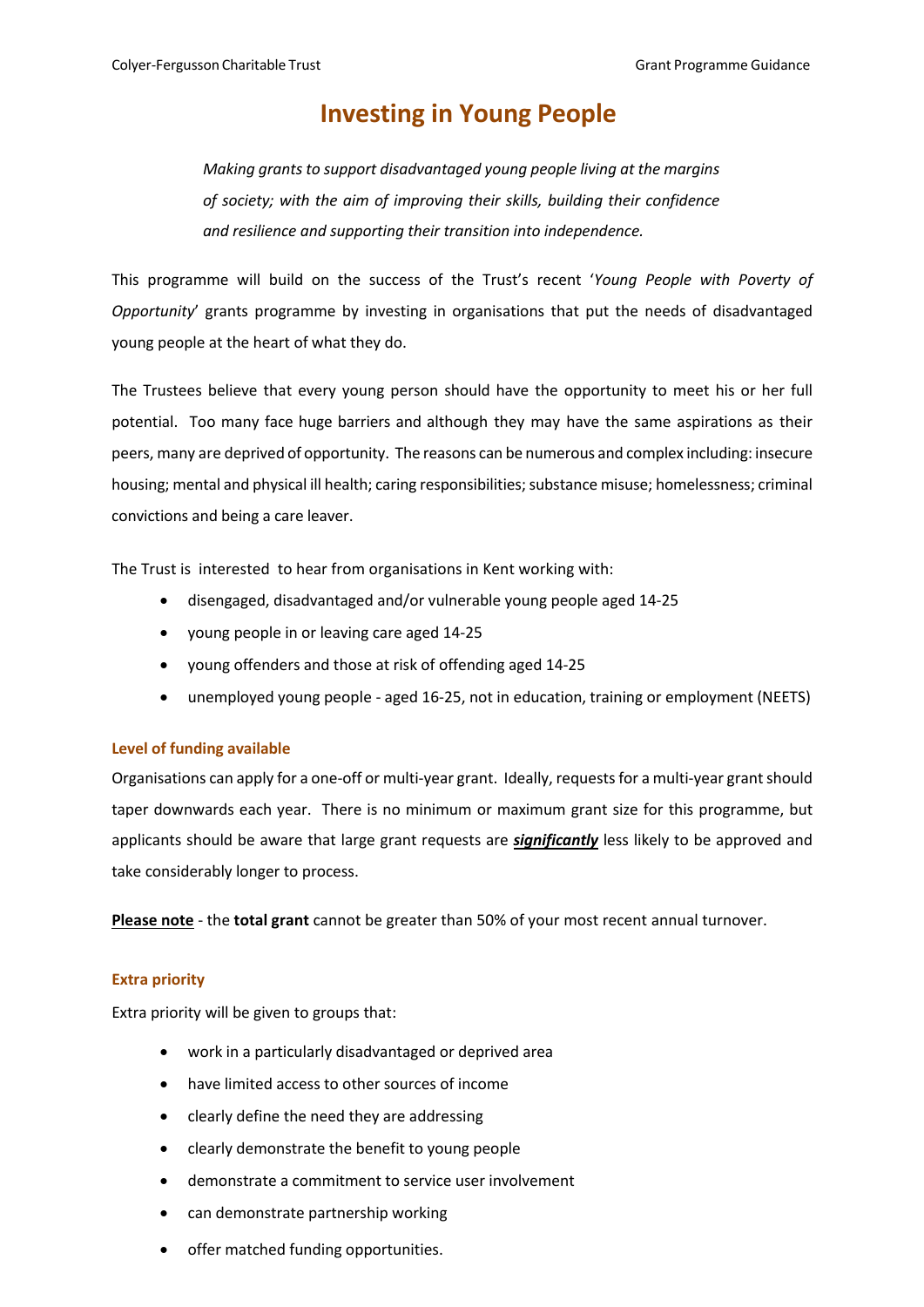## **Eligibility criteria**

- Organisations must be a registered charity, CIC, social enterprise or other properly constituted not-for-profit organisation<sup>[1](#page-1-0)</sup> with a management committee with at least three unrelated members
- Organisations must be working to benefit young people living in Kent. Please note Greater London boroughs, previously within Kent are not eligible
- Funding to cover the **core costs of an existing service** should ideally unlock new opportunities or extend the service in some way;
- Organisations **must** be able to provide at least two years of published financial accounts
- Grants can be paid only into a UK bank account in the organisation's name.

## **Living Wage**

The Trust is a Living Wage Funder and it encourages grant applicants to cost all salaries included in their application at the living wage rate. The current living wage rate can be found [on](https://www.livingwage.org.uk/what-real-living-wage) the Living Wage website: www.livingwage.org.uk

## **Exclusions**

We regret that ordinarily we are not able to fund:

- Individuals unless they are made as part of our 'Hardship Awards' Programme
- National charities that do not have a physical base in Kent
- Statutory bodies and anything deemed to be the responsibility of the State
- Nurseries, schools and colleges
- Hospitals and health authorities
- Medical care, medical equipment or medical research
- Academic research, scholarships or bursaries
- Animal charities
- The promotion of religion
- The restoration or conservation of buildings
- Annual or one-off events and festivals
- Work outside of Kent
- Endowment appeals
- Work that has already taken place i.e. retrospective funding
- Round-robin, widely circulated appeals

<span id="page-1-0"></span><sup>&</sup>lt;sup>1</sup> You will be expected to demonstrate your not-for-profit tax status in your application.